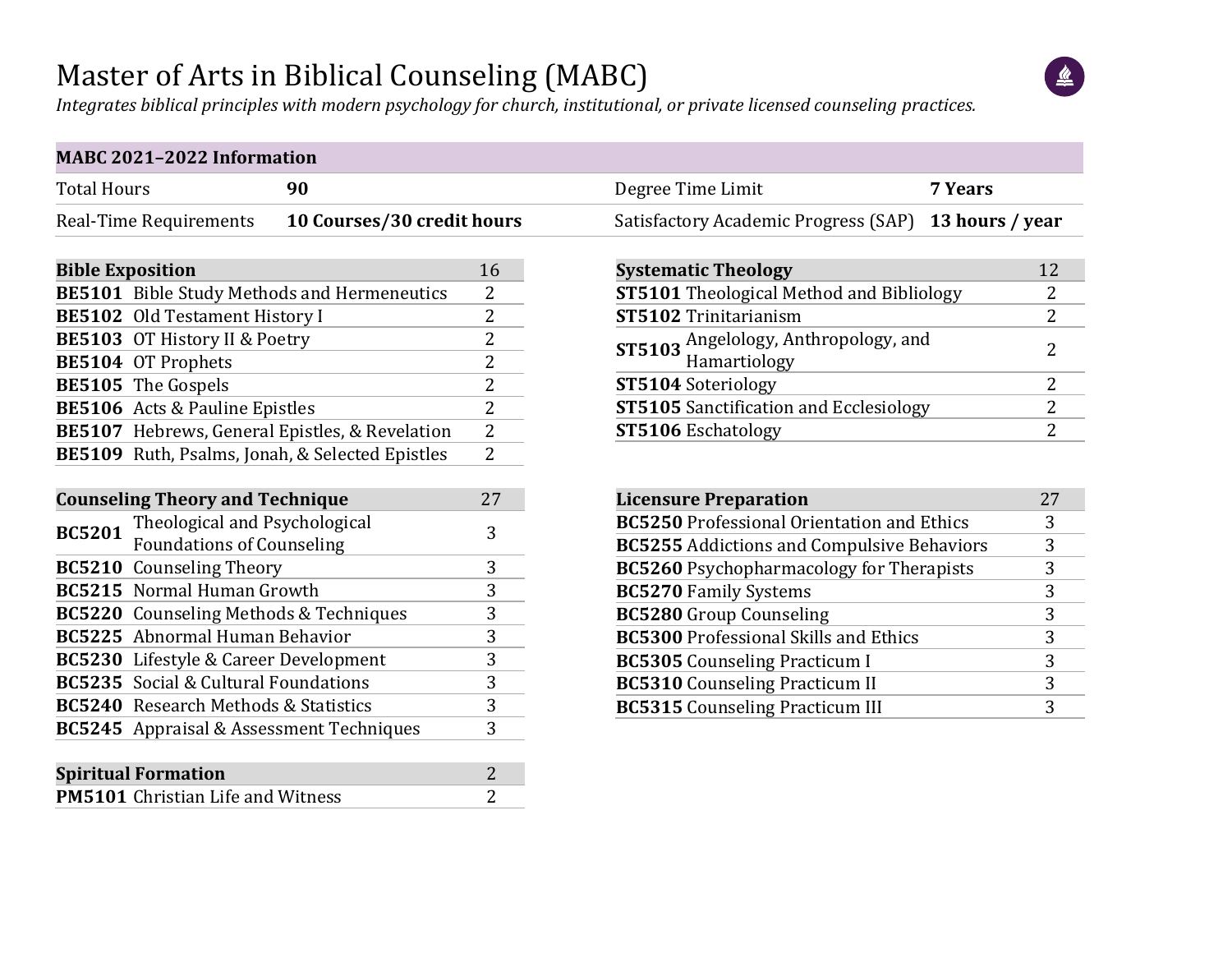

## DALLAS THEOLOGICAL SEMINARY

Degree Plan: MABC 3-year (2021-2022)

|                        | Fall          |                                      | $\Delta$       | $\boxed{\square}$ | Spring        |                                                       | $\Delta$       | $\Box$ |               | Summer                              | $\Delta$       | $\boxed{ }$    |
|------------------------|---------------|--------------------------------------|----------------|-------------------|---------------|-------------------------------------------------------|----------------|--------|---------------|-------------------------------------|----------------|----------------|
| Year                   | <b>BE5101</b> | <b>Bible Study Methods</b>           | $\overline{2}$ |                   | <b>BE5102</b> | <b>OT History I</b>                                   | $\overline{2}$ |        | <b>PM5101</b> | <b>Christian Life &amp; Witness</b> | $\overline{2}$ |                |
|                        | ST5101        | <b>Theological Method</b>            | $\overline{2}$ |                   | <b>ST5102</b> | Trinitarianism                                        | $\overline{2}$ |        | <b>BE5103</b> | OT History II & Poetry              | $\overline{2}$ |                |
|                        | <b>BC5201</b> | <b>Psych &amp; Theo. Foundations</b> | 3              |                   | <b>BC5245</b> | Appraisal/Assess.<br>Techniques                       | 3              |        |               |                                     |                |                |
|                        | <b>BC5210</b> | <b>Counseling Theory</b>             | 3              |                   | <b>BC5255</b> | <b>Addictions &amp; Compulsive</b><br><b>Behavior</b> | $\overline{3}$ |        |               |                                     |                |                |
|                        | <b>BC5215</b> | Normal Human Growth                  | 3              |                   | <b>BC5300</b> | <b>Professional Skills &amp; Ethics</b>               | 3              |        |               |                                     |                |                |
|                        |               |                                      |                |                   |               |                                                       |                |        |               |                                     |                |                |
|                        |               | Total                                |                | 13                |               | Total                                                 |                | 13     |               | Total                               |                | $\overline{4}$ |
| Year                   | <b>BE5104</b> | <b>OT Prophets</b>                   | $\overline{2}$ |                   | <b>BE5105</b> | <b>The Gospels</b>                                    | $\overline{2}$ |        | ST5104        | Soteriology                         | $\overline{2}$ |                |
| $\overline{2}$         | <b>ST5103</b> | Humanity & Sin                       | $\overline{2}$ |                   | <b>BC5220</b> | <b>Counseling Methods &amp;</b><br>Techniques         | 3              |        | <b>BE5106</b> | <b>Acts &amp; Pauline Epistles</b>  | $\overline{2}$ |                |
|                        | <b>BC5230</b> | Lifestyle & Career Dev.              | 3              |                   | <b>BC5225</b> | Abnormal Human Behavior                               | $\overline{3}$ |        | <b>BE5109</b> | Selected OT and NT<br>books         | $\overline{2}$ |                |
|                        | <b>BC5235</b> | Social & Cultural Found.             | $\overline{3}$ |                   | <b>BC5250</b> | Professional Orien. &<br><b>Ethics</b>                | $\overline{3}$ |        |               |                                     |                |                |
|                        | <b>BC5240</b> | <b>Research Methods &amp; Stats</b>  | 3              |                   | <b>BC5305</b> | <b>Counseling Practicum I</b>                         | 3              |        |               |                                     |                |                |
|                        |               |                                      |                |                   |               |                                                       |                |        |               |                                     |                |                |
|                        |               | Total                                |                | 13                |               | Total                                                 |                | 14     |               | Total                               |                | 6              |
| Year<br>$\overline{3}$ | <b>ST5105</b> | Sanctification &<br>Ecclesiology     | $\overline{2}$ |                   | <b>ST5106</b> | Eschatology                                           | $\overline{2}$ |        |               |                                     |                |                |
|                        | <b>BC5260</b> | Psychopharmacology                   | 3              |                   | <b>BE5107</b> | <b>Gen. Epistles &amp; Revelation</b>                 | $\overline{2}$ |        |               |                                     |                |                |
|                        | <b>BC5270</b> | <b>Family Systems</b>                | 3              |                   | <b>BC5280</b> | <b>Group Counseling</b>                               | 3              |        |               |                                     |                |                |
|                        | <b>BC5310</b> | <b>Counseling Practicum II</b>       | 3              |                   | <b>BC5315</b> | <b>Counseling Practicum III</b>                       | 3              |        |               |                                     |                |                |
|                        |               | <b>Elective (Counseling)</b>         | 3              |                   |               | <b>Elective (Counseling)</b>                          | 3              |        |               |                                     |                |                |
|                        |               |                                      |                |                   |               |                                                       |                |        |               |                                     |                |                |
|                        |               |                                      |                |                   |               |                                                       |                |        |               |                                     |                |                |
|                        |               | Total                                |                | 14                |               | Total                                                 |                | 13     |               | Total                               |                |                |

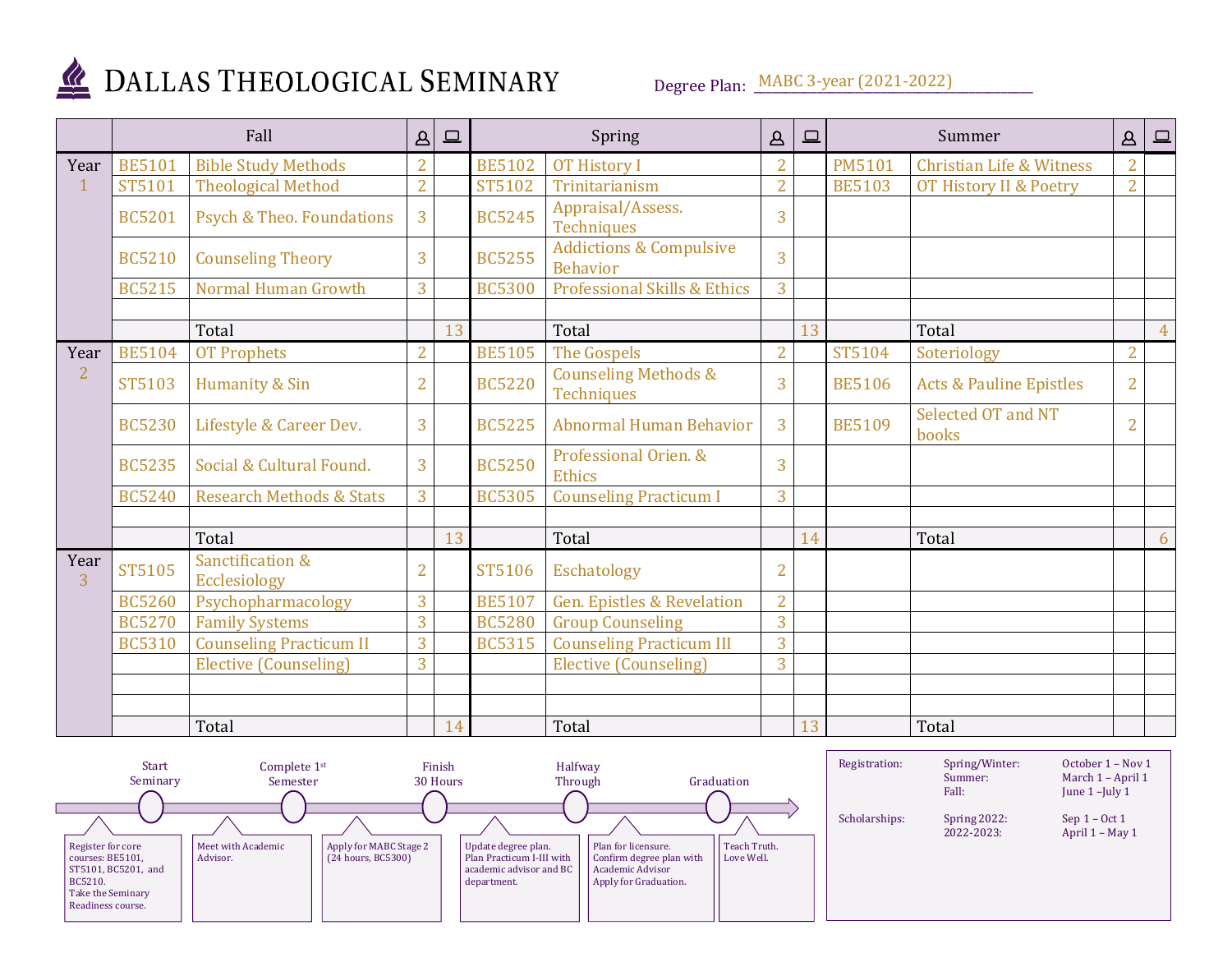

## DALLAS THEOLOGICAL SEMINARY

|                | Fall          |                                    | $\Delta$       | $\boxed{\Box}$ | Spring        |                                                       | $\Delta$       | $\square$      |               | Summer                        | $\Delta$       | $\boxed{\square}$ |
|----------------|---------------|------------------------------------|----------------|----------------|---------------|-------------------------------------------------------|----------------|----------------|---------------|-------------------------------|----------------|-------------------|
| Year           | <b>BE5101</b> | <b>Bible Study Methods</b>         | $\overline{2}$ |                | <b>BC5240</b> | <b>Research Methods</b>                               | 3              |                | ST5102        | Trinitarianism                | $\overline{2}$ |                   |
|                | <b>BC5201</b> | Psych & Theo<br><b>Foundations</b> | 3              |                | <b>BC5245</b> | <b>Appraisal Techniques</b>                           | 3              |                | <b>BE5102</b> | <b>OT History I</b>           | $\overline{2}$ |                   |
|                | <b>BC5210</b> | <b>Counseling Theory</b>           | 3              |                | <b>BC5255</b> | <b>Addictions &amp; Compulsive</b><br><b>Behavior</b> | $\overline{3}$ |                | <b>PM5101</b> | Christian Life &<br>Witness   | $\overline{2}$ |                   |
|                | <b>ST5101</b> | <b>Theological Method</b>          | $\overline{2}$ |                |               |                                                       |                |                |               |                               |                |                   |
|                |               | Total                              |                | 10             |               | Total                                                 |                | $\mathbf{q}$   |               | Total                         |                | 6                 |
| Year           | <b>BC5215</b> | Normal Human Growth                | $\overline{3}$ |                | <b>BC5220</b> | <b>Counseling Methods</b>                             | $\overline{3}$ |                | <b>BE5104</b> | <b>OT Prophets</b>            | $\overline{2}$ |                   |
| $\overline{2}$ | <b>BC5235</b> | Social & Cultural Found.           | 3              |                | <b>BC5225</b> | <b>Abnormal Human</b><br><b>Behavior</b>              | 3              |                | <b>BC5305</b> | <b>Counseling Practicum I</b> | 3              |                   |
|                | <b>BC5300</b> | Professional Skills &<br>Ethics    | 3              |                | <b>BC5250</b> | <b>Professional Orientation</b><br>and Ethics         | $\overline{3}$ |                |               |                               |                |                   |
|                | ST5103        | Humanity and Sin                   | $\overline{2}$ |                | <b>BE5103</b> | OT History II & Poetry                                | $\overline{2}$ |                |               |                               |                |                   |
|                |               | Total                              |                | 11             |               | Total                                                 |                | 11             |               | Total                         |                | 5 <sup>1</sup>    |
| Year           | <b>BC5230</b> | Lifestyle & Career Dev.            | $\overline{3}$ |                | <b>BC5310</b> | Counsel. Practicum II                                 | 3              |                | <b>BE5105</b> | <b>The Gospels</b>            | $\overline{2}$ |                   |
| 3              | <b>BC5260</b> | Pharmacology                       | 3              |                | <b>BC5280</b> | <b>Group Counseling</b>                               | 3              |                | ST5104        | Soteriology                   | $\overline{2}$ |                   |
|                | <b>BC5270</b> | <b>Family Systems</b>              | 3              |                |               | <b>Counseling Elective</b>                            | 3              |                |               |                               |                |                   |
|                |               |                                    |                |                |               |                                                       |                |                |               |                               |                |                   |
|                |               | Total                              |                | 9              |               | Total                                                 |                | 9              |               | Total                         |                | $\overline{4}$    |
| Year           |               | <b>Counseling Elective</b>         | 3              |                | <b>BC5315</b> | <b>Counsel. Practicum III</b>                         | 3              |                |               |                               |                |                   |
| 4              | <b>BE5106</b> | <b>Acts &amp; Pauline Epistles</b> | $\overline{2}$ |                | <b>ST5106</b> | <b>Eschatology</b>                                    | $\overline{2}$ |                |               |                               |                |                   |
|                | <b>BE5109</b> | <b>Selected OT &amp; NT Books</b>  | $\overline{2}$ |                | <b>BE5107</b> | Hebrews & Gen. Epistles                               | $\overline{2}$ |                |               |                               |                |                   |
|                | <b>ST5105</b> | Sanctification & Eccl.             | $\overline{2}$ |                |               |                                                       |                |                |               |                               |                |                   |
|                |               |                                    |                |                |               |                                                       |                |                |               |                               |                |                   |
|                |               | Total                              |                | 9              |               | Total                                                 |                | $\overline{7}$ |               | Total                         |                |                   |

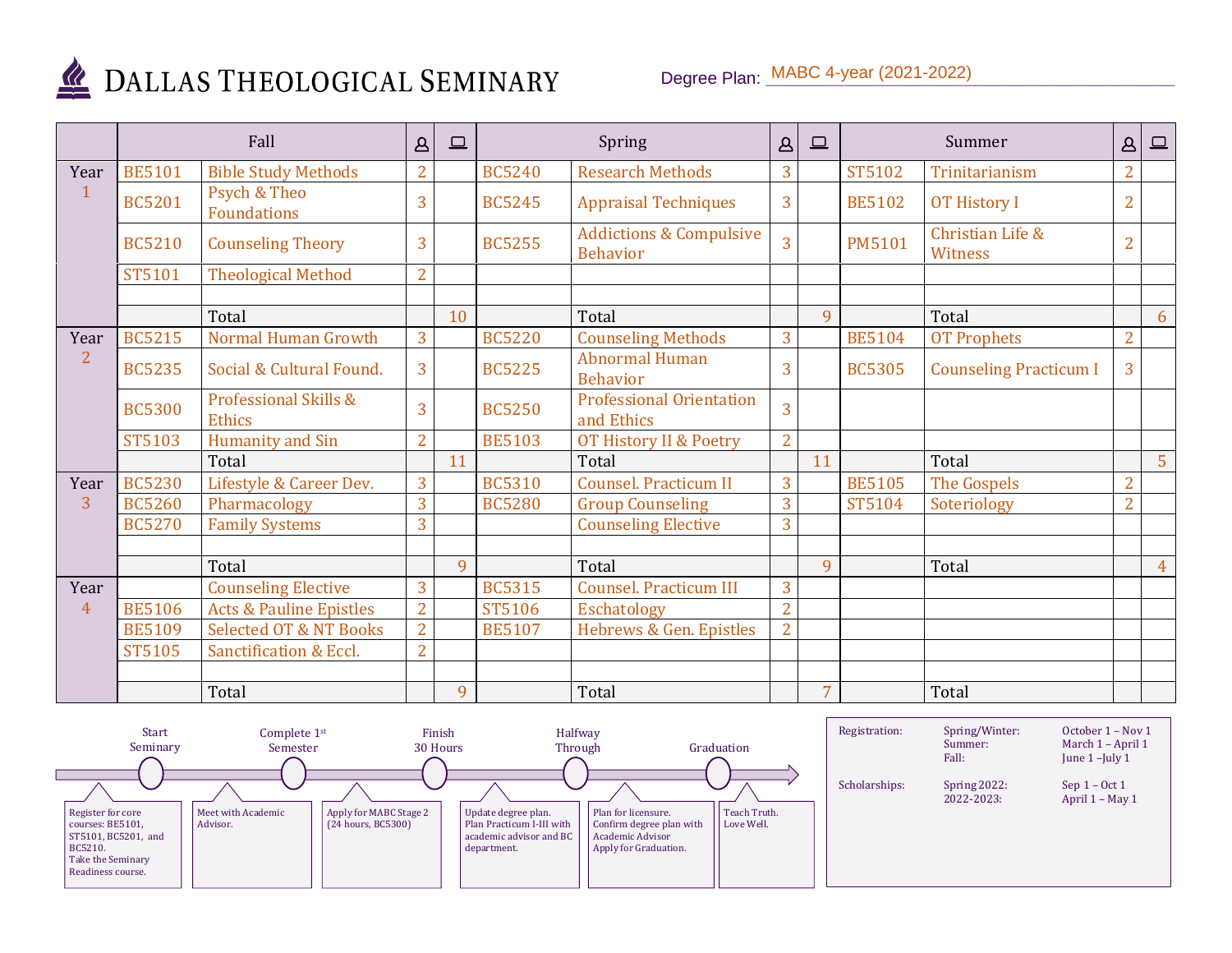

## DALLAS THEOLOGICAL SEMINARY

|                        | Fall          |                                 | $\mathbf{a}$   | 旦 |               | Spring                                                | $\Delta$       | $\square$ |               | Summer                             | $\Delta$       | $\Box$ |
|------------------------|---------------|---------------------------------|----------------|---|---------------|-------------------------------------------------------|----------------|-----------|---------------|------------------------------------|----------------|--------|
| Year                   | <b>BE5101</b> | <b>Bible Study Methods</b>      | $\overline{2}$ |   | <b>BC5240</b> | <b>Research Methods</b>                               | 3              |           | <b>ST5102</b> | Trinitarianism                     | $\overline{2}$ |        |
|                        | <b>BC5201</b> | Psych & Theo<br>Foundations     | 3              |   | <b>BC5245</b> | <b>Appraisal Techniques</b>                           | 3              |           | <b>BE5102</b> | <b>OT History I</b>                | $\overline{2}$ |        |
|                        | <b>BC5210</b> | <b>Counseling Theory</b>        | 3              |   | ST5101        | <b>Theological Method</b>                             | $\overline{2}$ |           | <b>PM5101</b> | Christian Life &<br>Witness        | $\overline{2}$ |        |
|                        |               |                                 |                |   |               |                                                       |                |           |               |                                    |                |        |
|                        |               |                                 |                |   |               |                                                       |                |           |               |                                    |                |        |
|                        |               | Total                           |                | 8 |               | Total                                                 |                | 8         |               | Total                              |                | 6      |
| Year<br>$\overline{2}$ | <b>BC5215</b> | Normal Human Growth             | $\overline{3}$ |   | <b>BC5300</b> | Professional Skills &<br><b>Ethics</b>                | 3              |           | <b>BE5103</b> | OT History II & Poetry             | $\overline{2}$ |        |
|                        | <b>BC5235</b> | Social & Cultural Found.        | $\overline{3}$ |   | <b>BC5220</b> | <b>Counseling Methods</b>                             | $\overline{3}$ |           | <b>BE5104</b> | <b>OT Prophets</b>                 | $\overline{2}$ |        |
|                        |               |                                 |                |   |               |                                                       |                |           | ST5103        | <b>Humanity and Sin</b>            | $\overline{2}$ |        |
|                        |               |                                 |                |   |               |                                                       |                |           |               |                                    |                |        |
|                        |               |                                 |                |   |               |                                                       |                |           |               |                                    |                |        |
|                        |               | Total                           |                | 6 |               | Total<br><b>Abnormal Human</b>                        |                | 6         |               | Total                              |                | 6      |
| Year<br>3              | <b>BC5230</b> | Lifestyle & Career Dev.         | 3              |   | <b>BC5225</b> | <b>Behavior</b>                                       | 3              |           | <b>BE5105</b> | <b>The Gospels</b>                 | $\overline{2}$ |        |
|                        | <b>BC5260</b> | Pharmacology                    | $\overline{3}$ |   | <b>BC5255</b> | <b>Addictions &amp; Compulsive</b><br><b>Behavior</b> | $\overline{3}$ |           | <b>BE5106</b> | <b>Acts &amp; Pauline Epistles</b> | $\overline{2}$ |        |
|                        |               |                                 |                |   |               |                                                       |                |           | ST5104        | Soteriology                        | $\overline{2}$ |        |
|                        |               |                                 |                |   |               |                                                       |                |           |               |                                    |                |        |
|                        |               | Total                           |                | 6 |               | Total                                                 |                | 6         |               | Total                              |                | 6      |
| Year<br>$\overline{4}$ | <b>BC5305</b> | <b>Counseling Practicum I</b>   | 3              |   | <b>BC5310</b> | <b>Counseling Practicum II</b>                        | $\overline{3}$ |           | <b>BE5107</b> | Hebrews & Gen.<br>Epistles         | $\overline{2}$ |        |
|                        | <b>BC5270</b> | <b>Family Systems</b>           | $\overline{3}$ |   | <b>BC5250</b> | Professional Orien. and<br><b>Skills</b>              | $\overline{3}$ |           | <b>BE5109</b> | Selected OT & NT<br><b>Books</b>   | $\overline{2}$ |        |
|                        |               |                                 |                |   |               |                                                       |                |           | <b>ST5105</b> | Sanctification & Eccl.             | $\overline{2}$ |        |
|                        |               |                                 |                |   |               |                                                       |                |           |               |                                    |                |        |
|                        |               | Total                           |                | 6 |               | Total                                                 |                | 6         |               | Total                              |                | 6      |
| Year                   | <b>BC5315</b> | <b>Counseling Practicum III</b> | 3              |   | <b>BC5280</b> | <b>Group Counseling</b>                               | 3              |           |               |                                    |                |        |
| 5                      |               | <b>Counseling Elective</b>      | $\overline{3}$ |   |               | <b>Counseling Elective</b>                            | 3              |           |               |                                    |                |        |
|                        |               |                                 |                |   | ST5106        | <b>Eschatology</b>                                    | $\overline{2}$ |           |               |                                    |                |        |
|                        |               |                                 |                |   |               |                                                       |                |           |               |                                    |                |        |
|                        |               | Total                           |                | 6 |               | Total                                                 |                | 8         |               | Total                              |                |        |